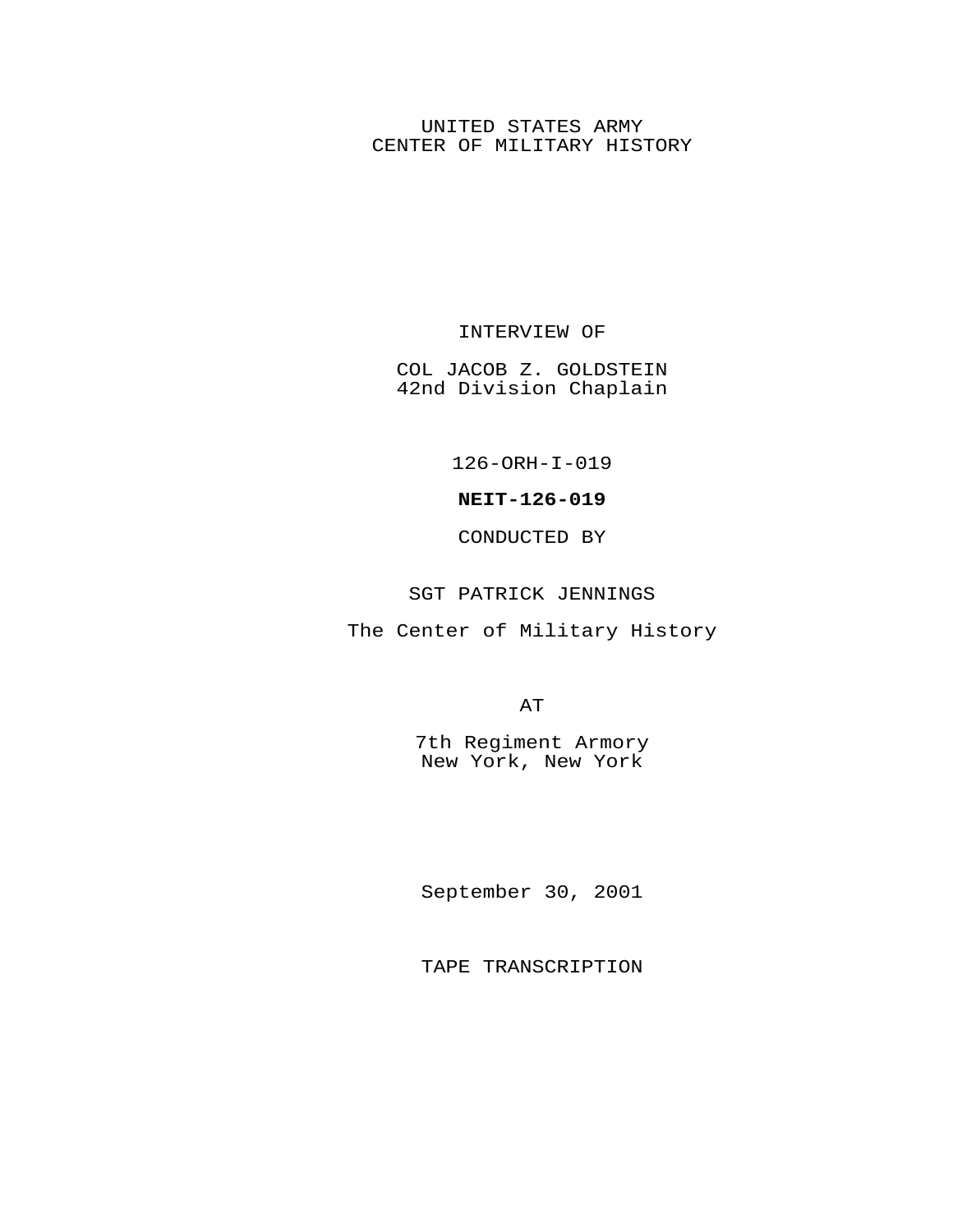P R O C E E D I N G S **SGT JENNINGS:** This is SGT Patrick Jennings of the 126th Military History Detachment, conducting an oral history interview. The time is 1426. The date is 30 September, the year 2001. Sir, if you would please state your name and spell your last name. **COL GOLDSTEIN:** My full name is Jacob, Zevia (phonetic) is my middle name. Last name is Goldstein, G-o-l-d-s-t-e-i-n. **SGT JENNINGS:** And your rank and duty assignment, sir? **COL GOLDSTEIN:** My rank is colonel. My duty is I am the star chaplain with the New York Army National Guard, also known as (inaudible) chaplain for the Guard. **SGT JENNINGS:** Yes, sir. Can you tell me where you were on September 11th when you found out about the

attack on the World Trade Center?

 **COL GOLDSTEIN:** I actually was in, I'm assistant housing commissioner for the State of New York and I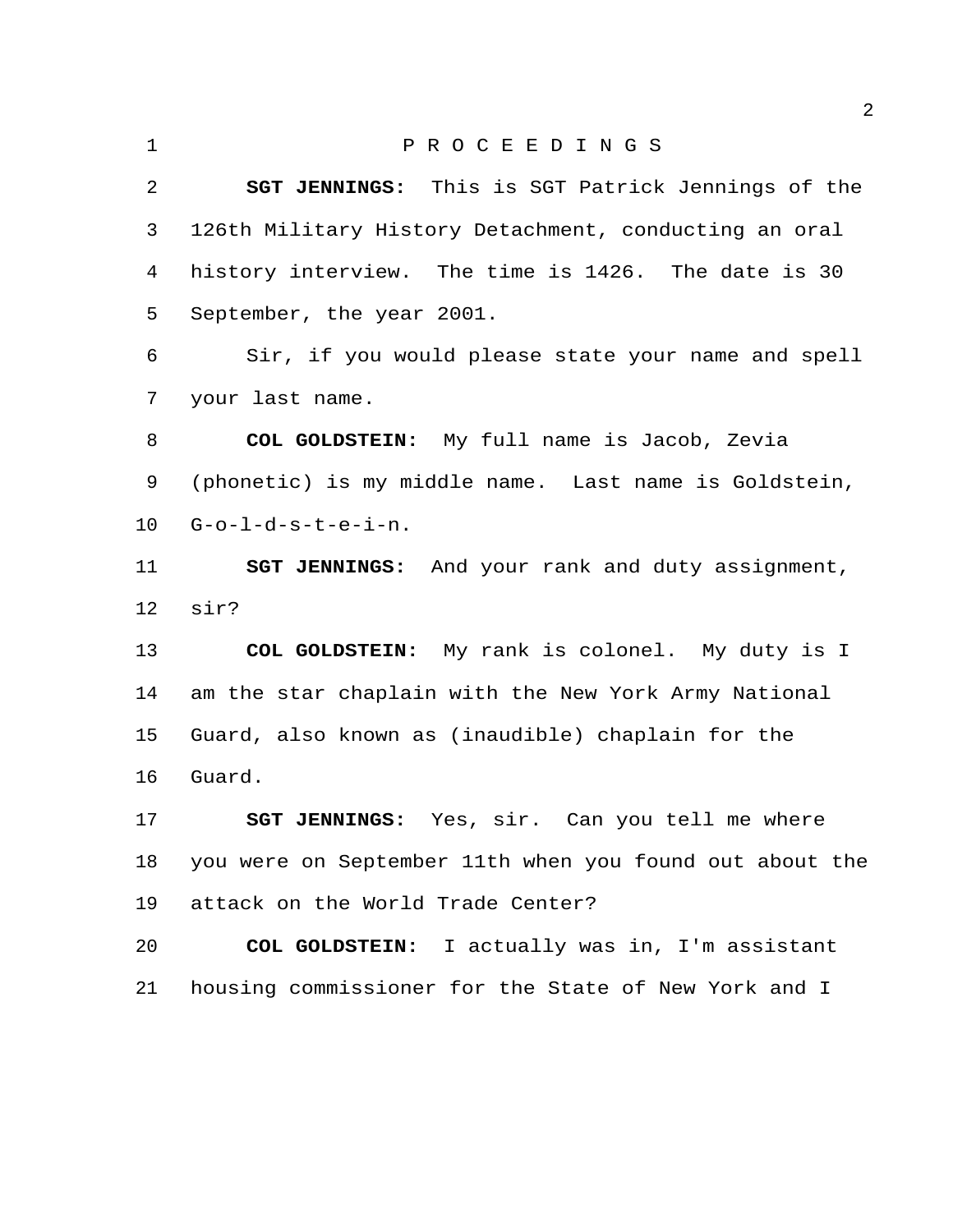was, I was about to go into a staff meeting with the people in my Brooklyn office with my Brooklyn staff, and someone said, "There's a big fire at the World Trade Center."

 So we went to the ninth floor from where our building is and we were direct sight to the World Trade Center. There's nothing almost encumbering.

 And as we're there and looking out the window we saw the second plane go in. It was like unbelievable. **SGT JENNINGS:** At that time did you have a feeling or a thought that you'd be needed for your Guard duties, for military duties?

 **COL GOLDSTEIN:** Well, we saw the second plane go in and then someone came running into the office saying that there's a, that New York City is under attack by terrorists. I thought, "Whoa, the Guard will probably be called up real quick for a security mission if anything else (inaudible) the severity of whatever was going on."

 **SGT JENNINGS:** And at that time did you make an effort to call your command or did your command call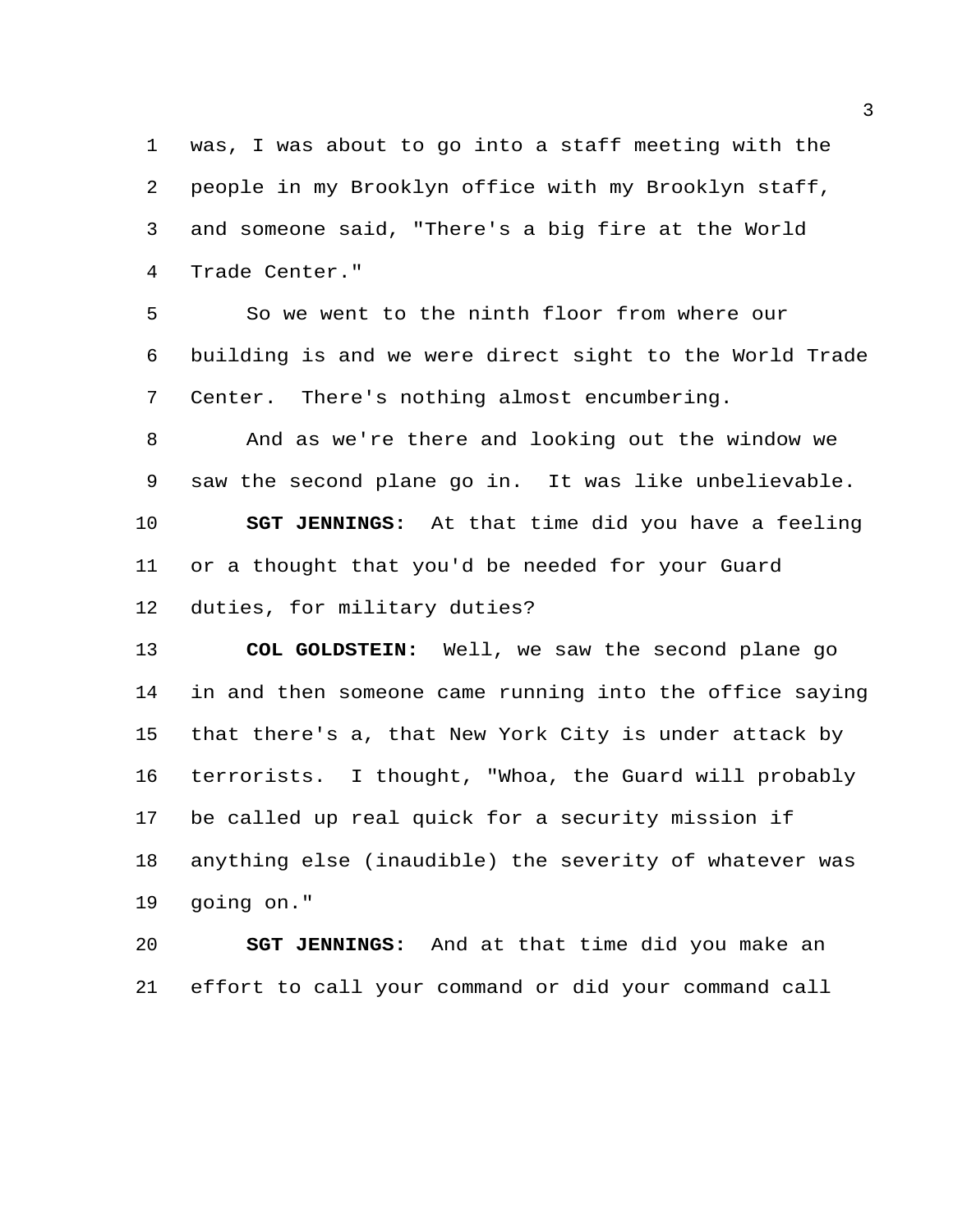you?

 **COL GOLDSTEIN:** Oh, I called. I actually made an effort to call the command and the phones were busy. I called directly the (inaudible) office. It was also busy about 15 minutes.

 But then right quick after I got a beep, I saw my beeper went off and it was a call number and somebody at EOC informed me that the Guard on a statewide level was being notified they were to deploy. So it was pretty quick. I'd say within an hour, probably at around 11:00.

 **SGT JENNINGS:** Now, once you received that notification how long did it take you to report to your appropriate duty station?

 **COL GOLDSTEIN:** Well, that would take me four hours. Given the mission as I started understanding what was going to happen, that wouldn't be the place I'd be needed. I'd be needed basically here in the city where I live and tracking Ground Zero.

 And my main focus was to find out what units are going to be called so that I could begin focusing on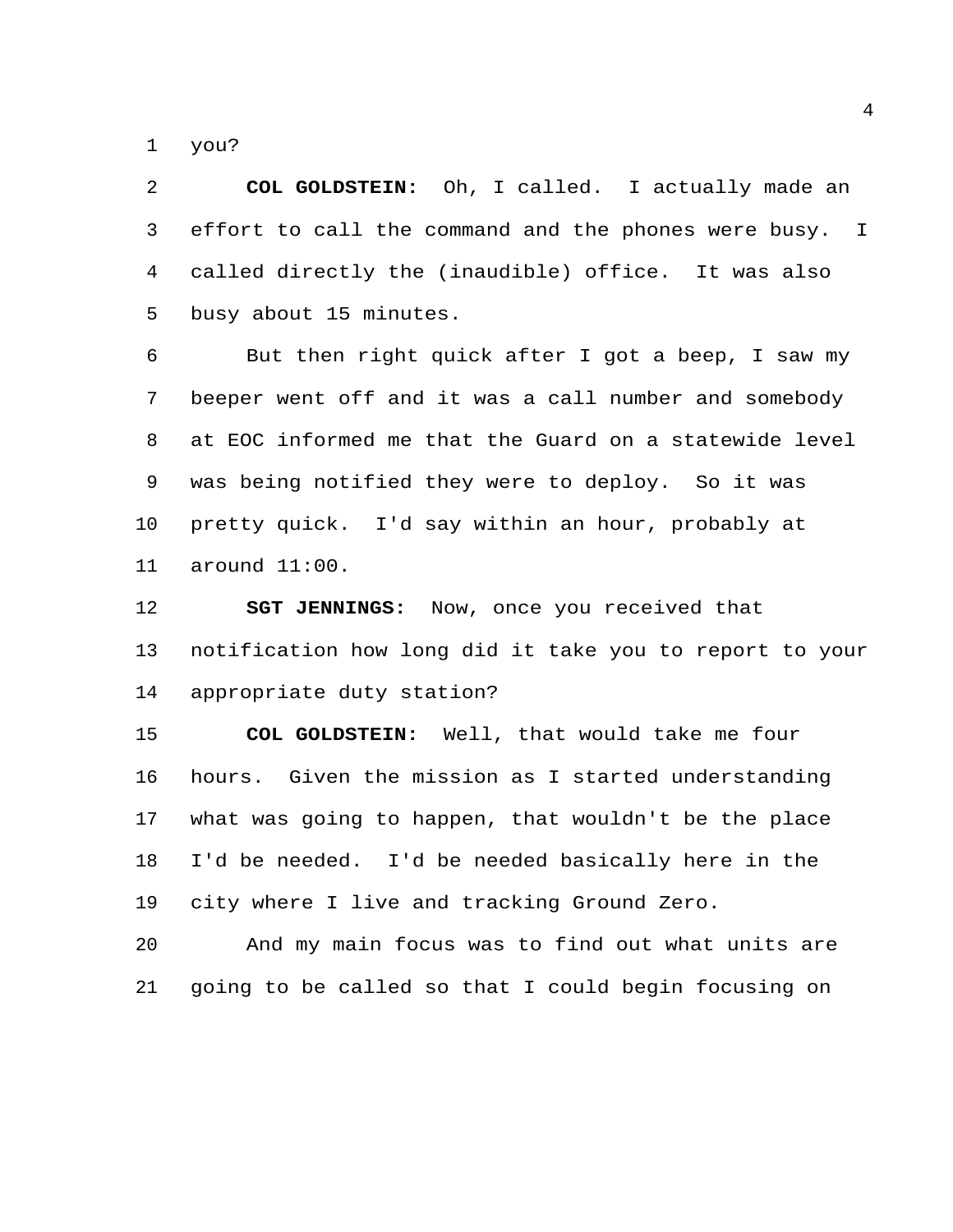(inaudible) to make sure that they were all around, even though I know that their units, that they would be called by their units.

 I still assumed we wanted to talk to them to find out where they were.

 **SGT JENNINGS:** When you had all of your chaplains, well, first, sir, can you tell me how many chaplains you have?

 **COL GOLDSTEIN:** Okay. Well, on the mission that we had, our initial mission we had 11 plus myself is 12. We currently have nine plus myself (inaudible) a little bit less than three. And I think initially we wanted to have, I wanted to have more chaplains because of, you know, the situation.

15 I went down there Wednesday morning to understand what I thought the mission was going to be and what Ground Zero was and the pressures that would be on the chaplains, I mean on the soldiers. Understandably it was different than combat missions, although that was the combat zone for (inaudible).

**SGT JENNINGS:** Right.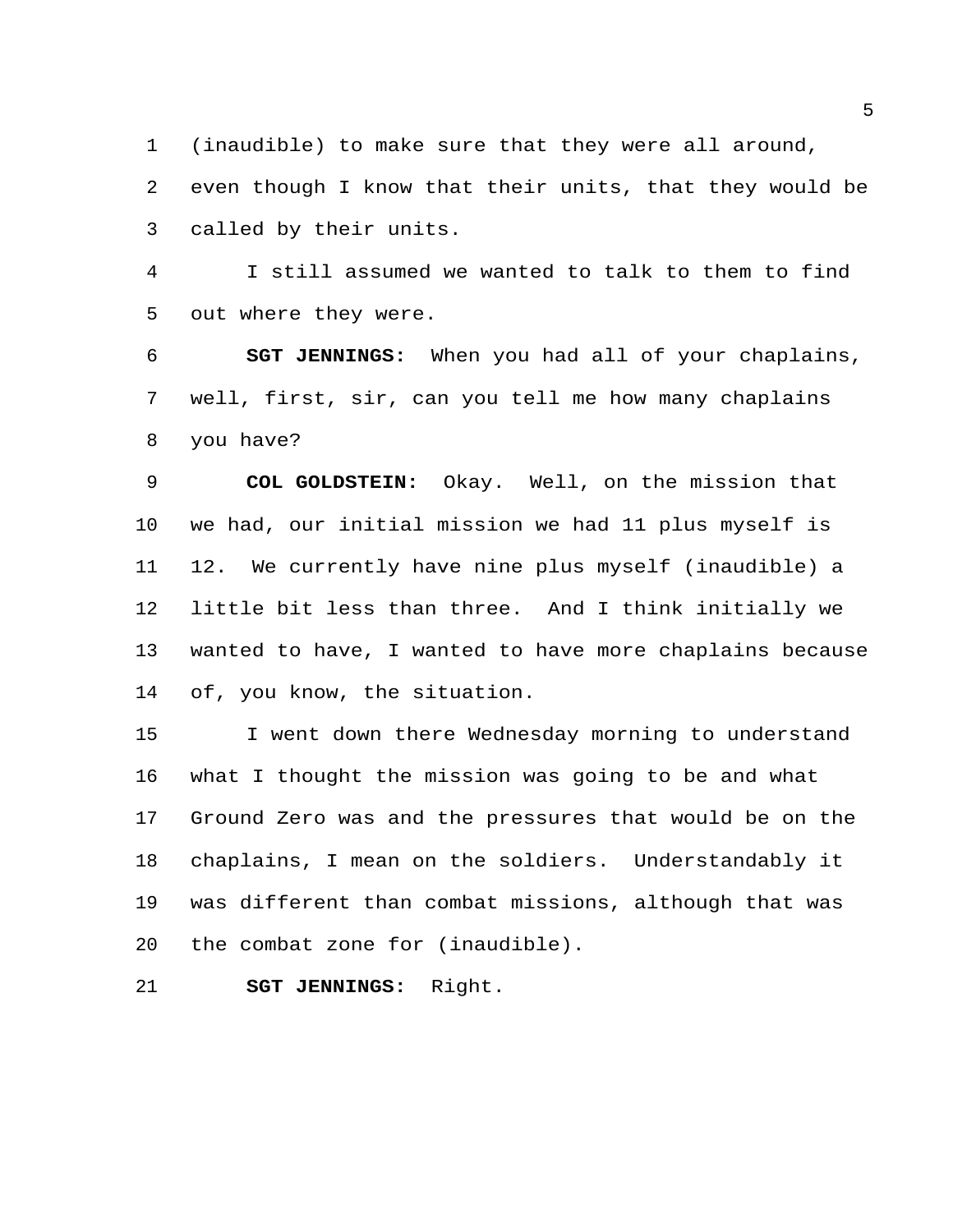**COL GOLDSTEIN:** But the pressures are different because what our soldiers are doing, what they had to do in this massive as I call it graveyard that is there.

 So I needed a little bit higher ratio than just a minimum of a chaplain per battalion. I also needed chaplains at (inaudible) and I needed chaplains to help just walk the line. No one chaplain could be at the same place all the time.

 **SGT JENNINGS:** Were you able to give your chaplains a fragmentary order or an operation order prior to dispatching them?

 **COL GOLDSTEIN:** No, it was all verbal. I called and spoke to (inaudible) didn't have enough time. So this was show up, come down and, you know. Once we knew where they were and they were going to different units, it took us a little time.

 But by Thursday we had a pretty good handle on what was going on here and called people in and they were issued cell phones, which was the most important thing that I could have. But they had a way, I had a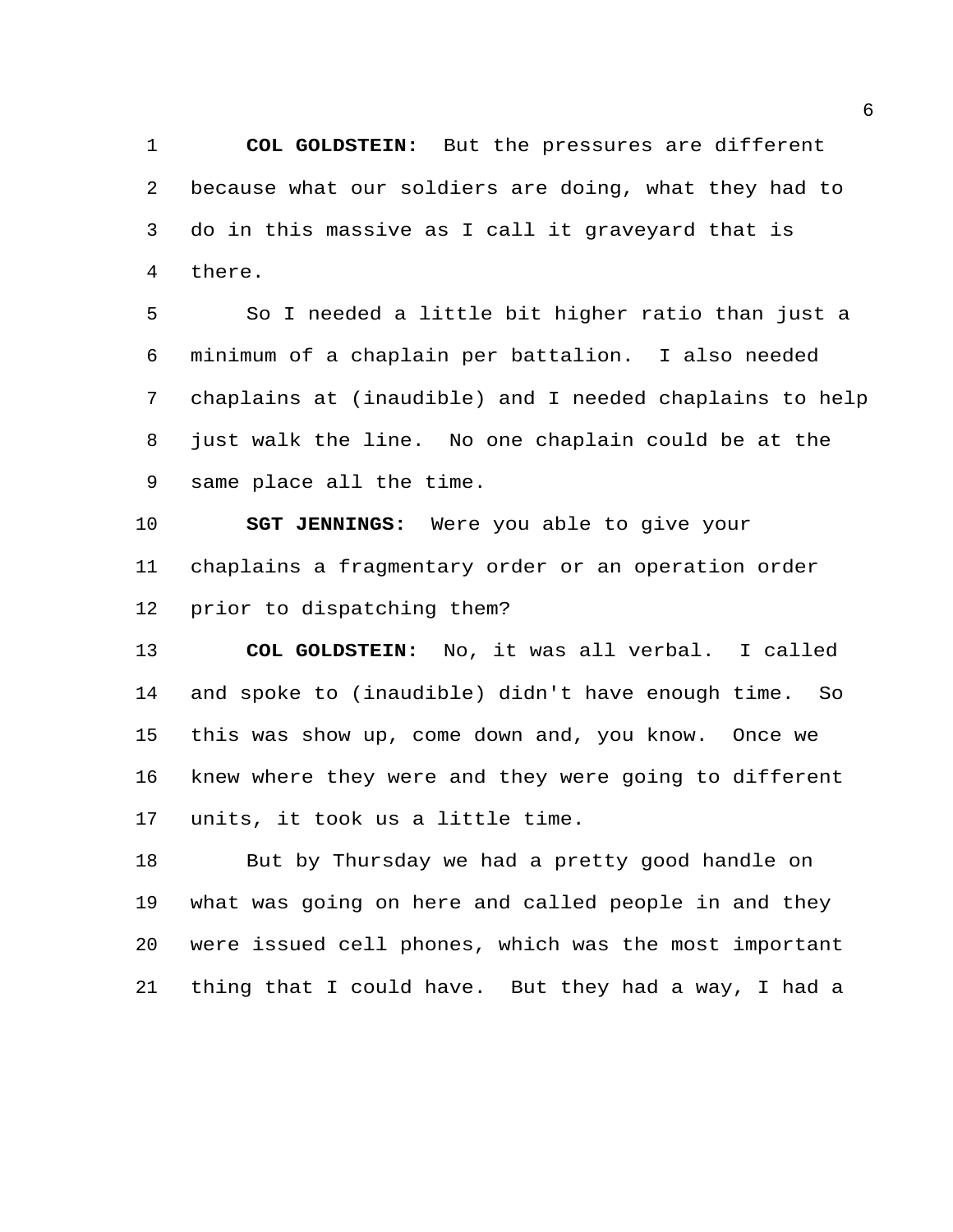way to maintain (inaudible) they could communicate with me and they could talk to each other. So that was a tremendous help.

 **SGT JENNINGS:** If you could create for me a mission statement that you feel that would be a task for this mission as its currently going, and the same mission statement you would give to your chaplains, what would that be?

 **COL GOLDSTEIN:** My mission statement is to say the chaplain corps is here to support the welfare, the morale, the spiritual needs of the troops assigned to this mission, specifically to work with the soldiers in their times of need as crises arise, i.e., personal crises over what they see, what they feel, what they're getting in touch with and to see the chaplain and/or his assistant as a person that can help (inaudible) at the first station of seeking help or what have you. That primary, that's our mission statement on this mission.

 **SGT JENNINGS:** And as the mission has fleshed out, have your chaplains been able to get ahold of necessary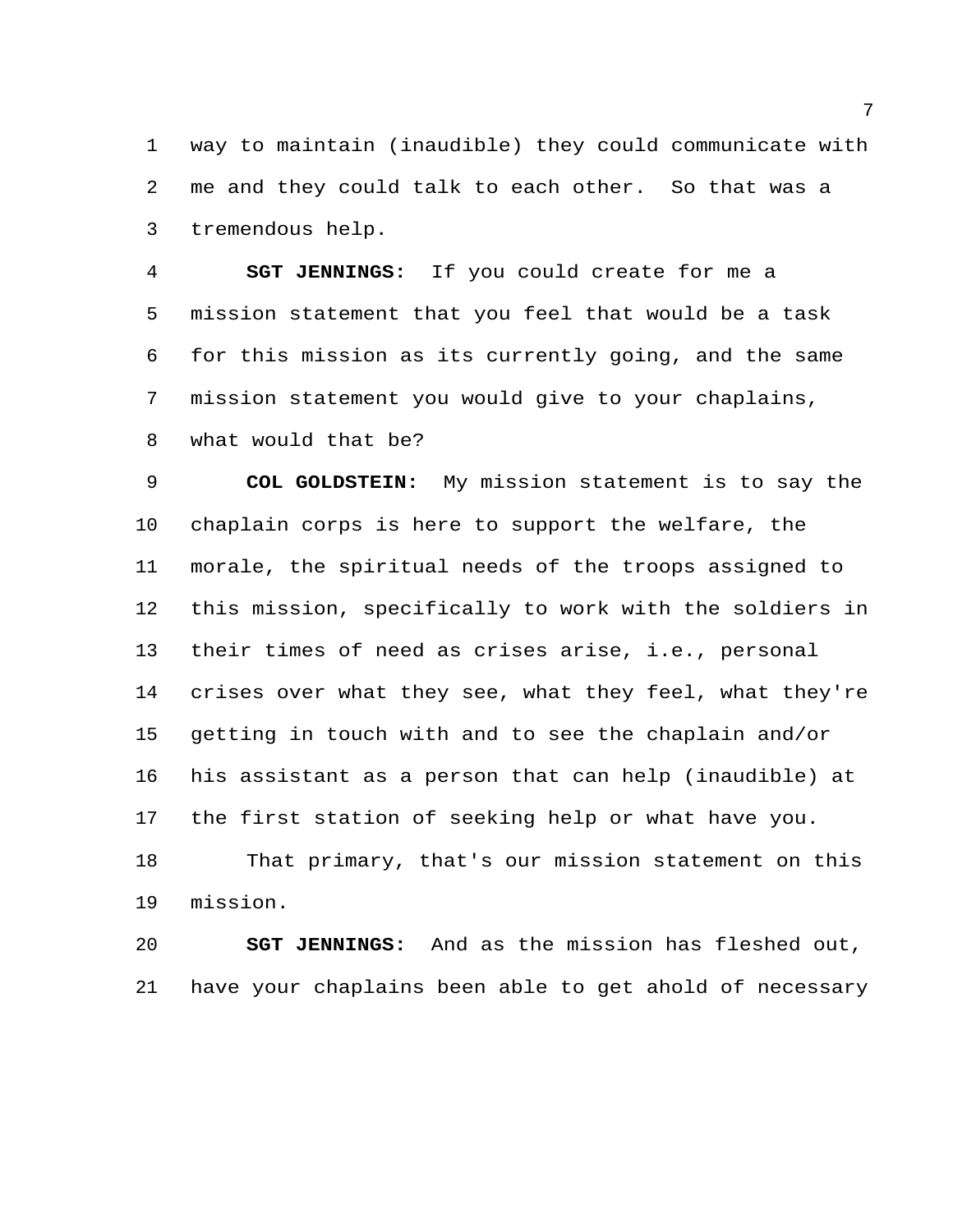equipment they need to do accomplish their mission?

 **COL GOLDSTEIN:** Well, they have the necessary equipment. They have the chaplain kits. That's the most important thing they can have. They better have it. That's no different than a soldier having his weapon. It's their weapon, for lack of a better word. So every chaplain has his kit and they can pray with a soldier, pray with a group of soldiers. They can organize services and they (inaudible) organize services. Chaplains (inaudible) situation before. That's something else chaplains (inaudible) be able to get ahold of (inaudible) phone number. If you want, I'll give it to you now. **SGT JENNINGS:** All right, sir. **COL GOLDSTEIN:** Not with him but through the XO, Father Hill. Father Phil Hill is (703) 695-1136. **SGT JENNINGS:** Thank you, sir. **COL GOLDSTEIN:** And Chaplain Gumpas (phonetic) came and I was his, I guess, host, and took him around.

Hill, Monsignor Hill prayed at Ground Zero, the main

He went to the temporary morgue, prayed there. Father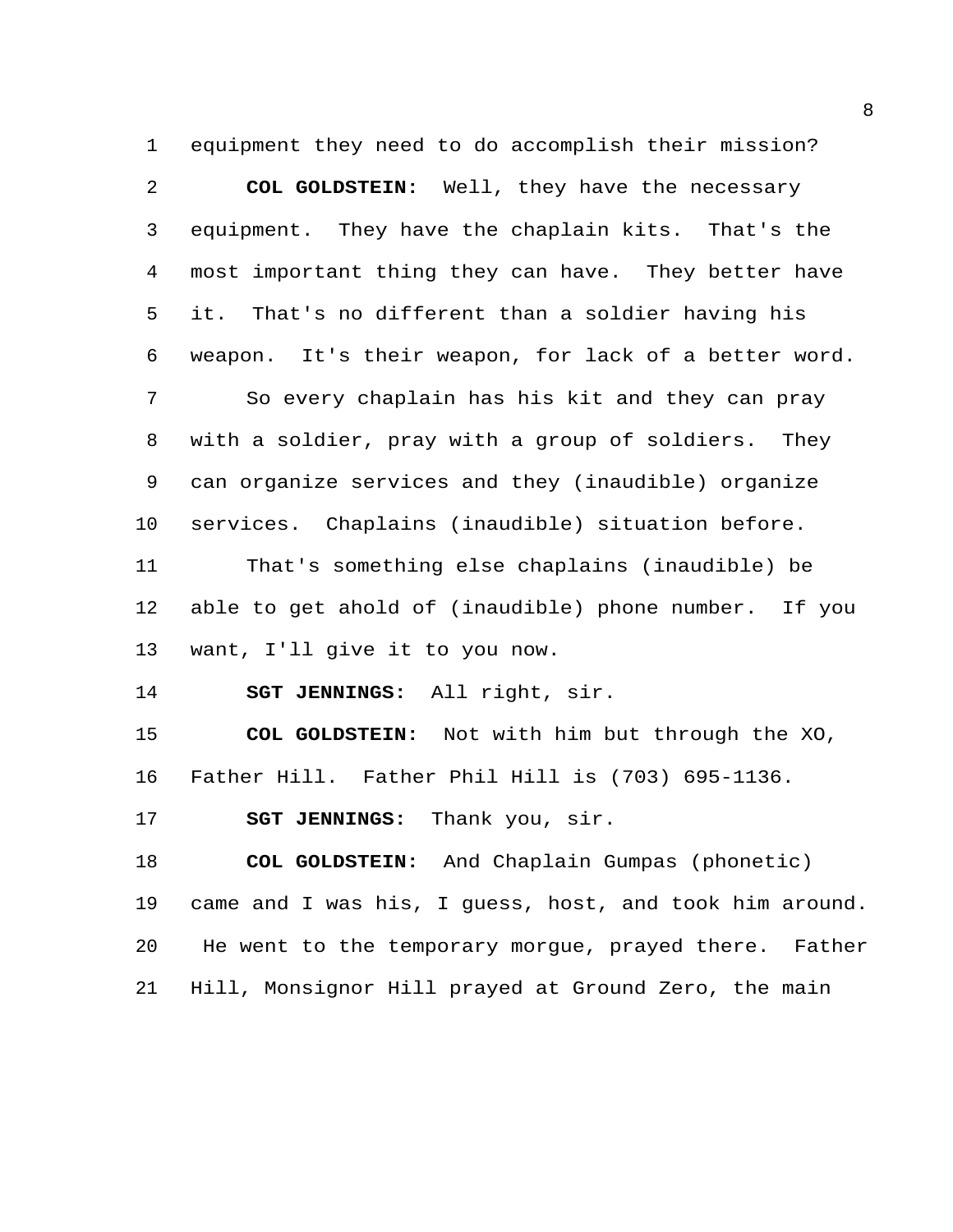site. They both did.

 So (inaudible) and they saw the soldiers (inaudible) saw our chaplains and complimented (inaudible). **SGT JENNINGS:** Right, sir. Can you explain for me, sir, the organization of a chaplain within a battalion? Does he have one assistant, does he have two? **COL GOLDSTEIN:** The (inaudible) organization for a chaplain would be (inaudible) as chaplain assistant it's called the (inaudible) team. They work as a team. The assistant has his function, the chaplain in his function. They work together. The next level would be at the brigade level. The same deal, except this time he would supervise two or three chaplains. Then the next level would be the mission level and they would supervise many more chaplains. They can still (inaudible) in that area. When you (inaudible) from the (inaudible) division, i.e. the star chaplain like myself (inaudible) but that's essentially where you're at.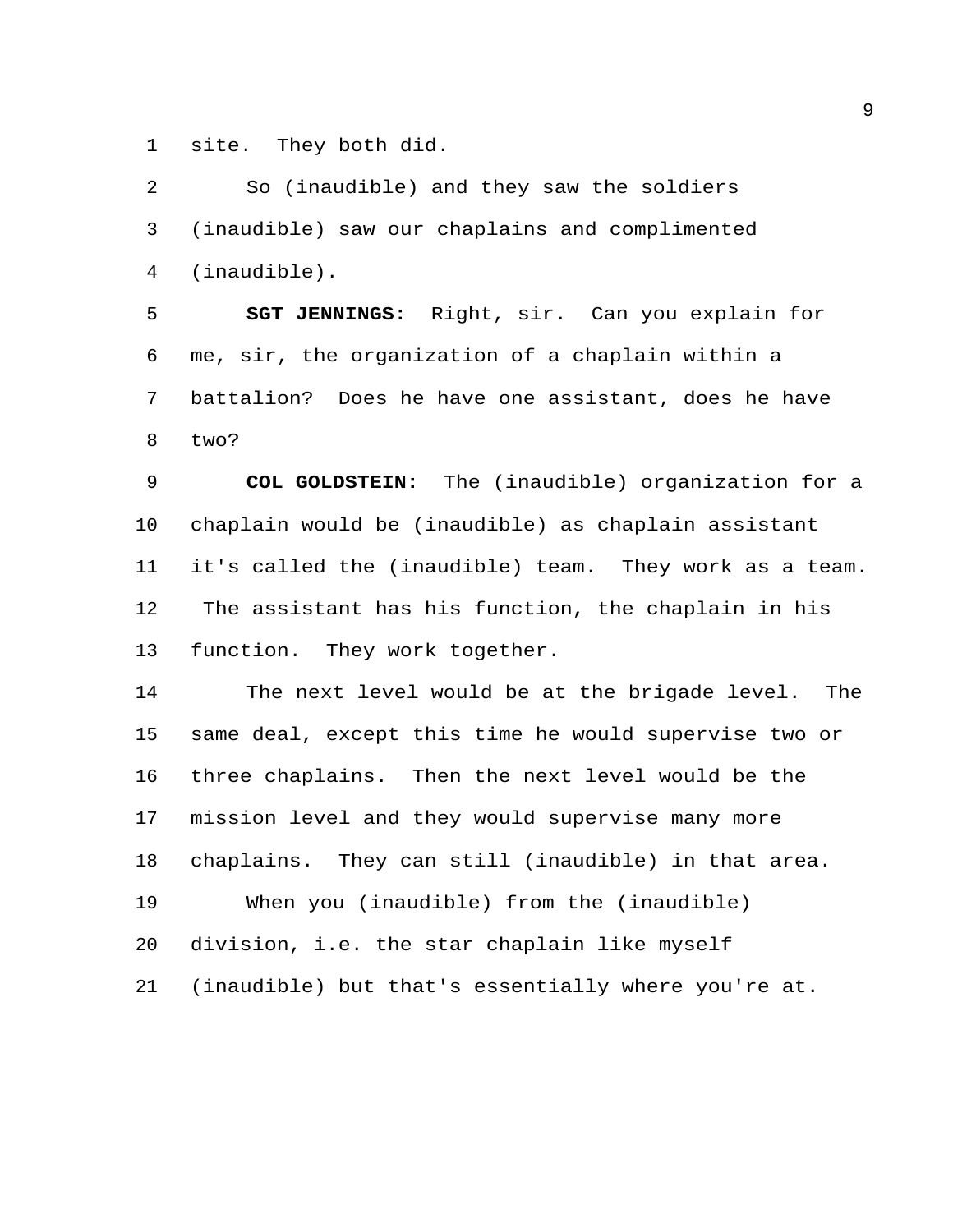Most states do not have the (inaudible) like New York.

 New York has (inaudible) so therefore the NCO grades are higher. New York (inaudible) a sergeant major so it's very good for chaplain assistants. He has someplace (inaudible) to. So that is (inaudible).

 **SGT JENNINGS:** Can you tell me which faiths the chaplains cover in New York?

 **COL GOLDSTEIN:** New York, we have all faith groups covered. Jewish, Catholic, Protestant.

 **SGT JENNINGS:** And how do you rate first the morale of the soldiers on the ground and then the morale of your chaplains?

 **COL GOLDSTEIN:** On both accounts I would say very high. The soldiers are focused. They know what their mission is. They understand the mission. They understand how important it is and what they have to do to accomplish the mission.

 Everybody does their thing. Some have a little work, you know, that (inaudible) further away from the action so they see more buildings and less people. But everybody has a mission. They're focused.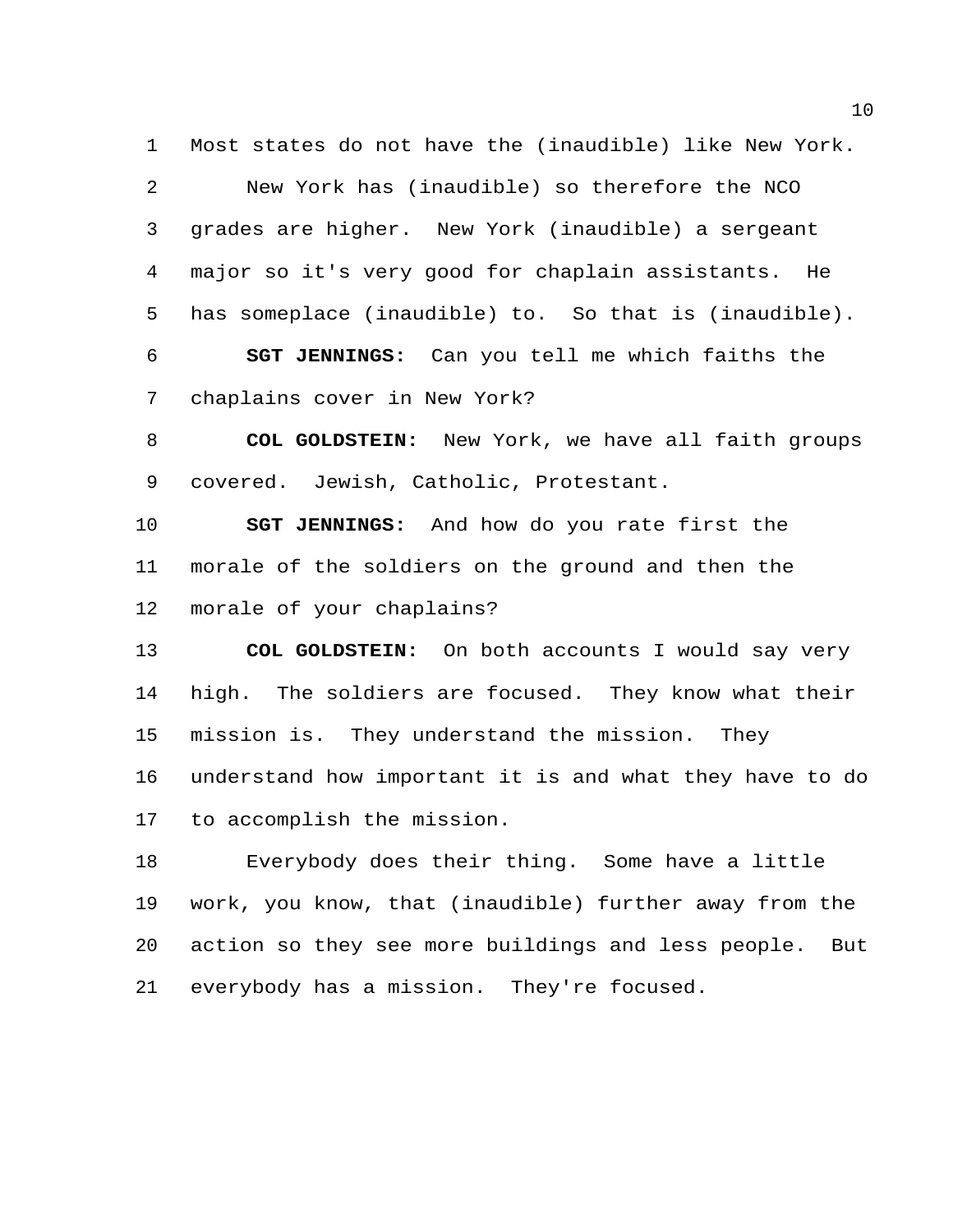I've not heard, you know, "I don't care for this, get me out of here." They have those cases but (inaudible) personal reasons but they (inaudible). **SGT JENNINGS:** All right, sir. Just as a final point --

 **COL GOLDSTEIN:** And the morale is very high and they're focused. And the same goes for my chaplains, and that's their overall mission. Chaplains are focused. I have chaplains here who have volunteered to (inaudible).

 **SGT JENNINGS:** Right, sir. As a final question, do you have any comments, stories, anecdotes you would like to add to the tape? Eventually, as I said, this will go into some form of official history and these things do --

 **COL GOLDSTEIN:** I imagine there are plenty of anecdotes. There are plenty of things out there, but I want to share one particular story that I find very poignant and it summarizes everything.

(Interruption to proceedings.)

**COL GOLDSTEIN:** Thursday they went to three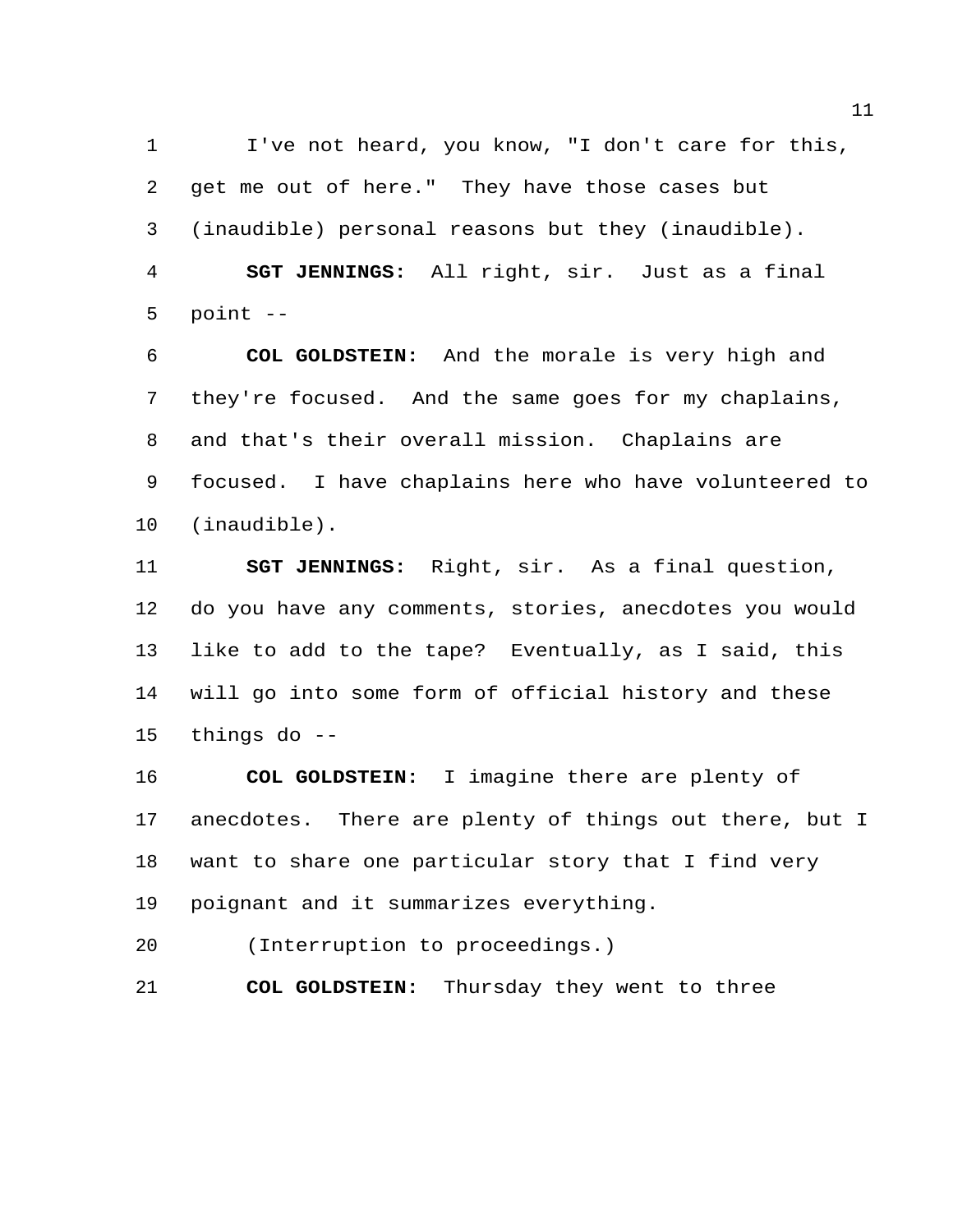missions. One of my chaplains, Chaplain Sanbo

 (phonetic) the (inaudible) chaplain, came over to me and said, "Chaplain, I think you want this." I said, "What is it that I want?"

 He took it out of his pocket (inaudible) similar to what I'm wearing. And I said, "Well, where did you get this?" He told me a long story. One of the searchers that night, the night before, obviously understood the meaning (inaudible) going through rubble and look for at that time survivors.

 He came across this yarmulke and this person turned to the soldier and said (inaudible) and that soldier was a member of this unit and gave it to him. And that's a pretty powerful piece, but even more powerful was when I opened up the yarmulke to look at it, it said, "Wedding Reception" and I can't remember the name, and the date, September 9th, 2001.

 So that's anecdotal to me because (inaudible) Jewish faith. But here is a rescuer who understood the importance of that, giving it to a soldier who got it to a chaplain not of the Jewish faith who got it to me.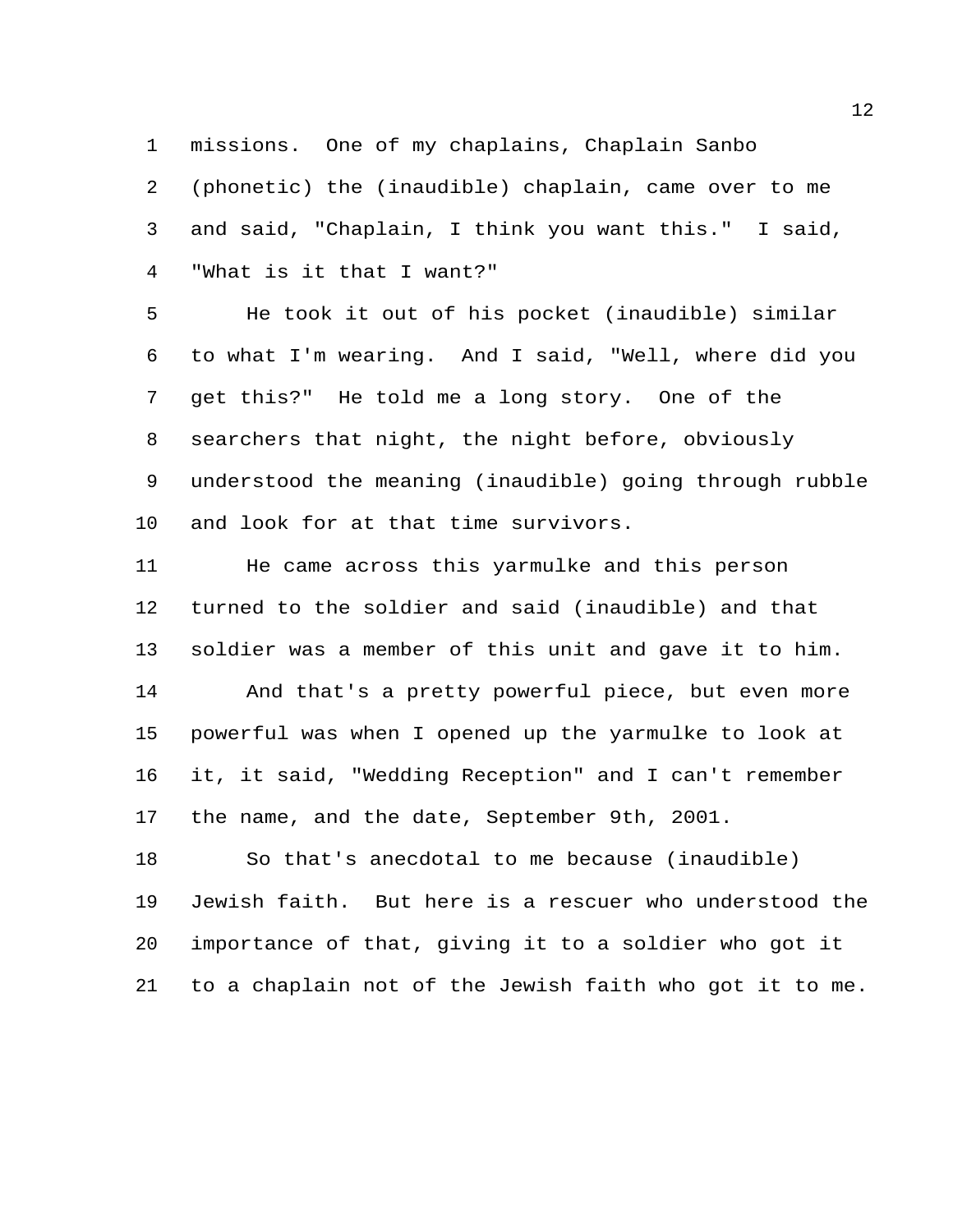So that will remain with me the rest of my life in terms of what happened to that small little piece of (inaudible) very powerful meaning to it.

 **SGT JENNINGS:** Thank you, sir. Your comments actually raised one other question that I would like to ask. That is, considering the nature of soldiers and that this event could, in effect, raise the blood, if you will, raise the blood of those soldiers, have the chaplains made an effort to separate the activity of the terrorists from the faith of the terrorists?

 **COL GOLDSTEIN:** In talking to them about that I've broached that. To my (inaudible) it seems (inaudible) the faith is (inaudible) that's what they're saying. We haven't seen anything different.

 What you read or the newspapers (inaudible) I think what has to be perhaps done across the board in the military, they only do (inaudible) that part of the world (inaudible) Islam, they should tell them that, "Hey, it's not the faith. This is a bunch of people (inaudible) using violent means but we're not into that."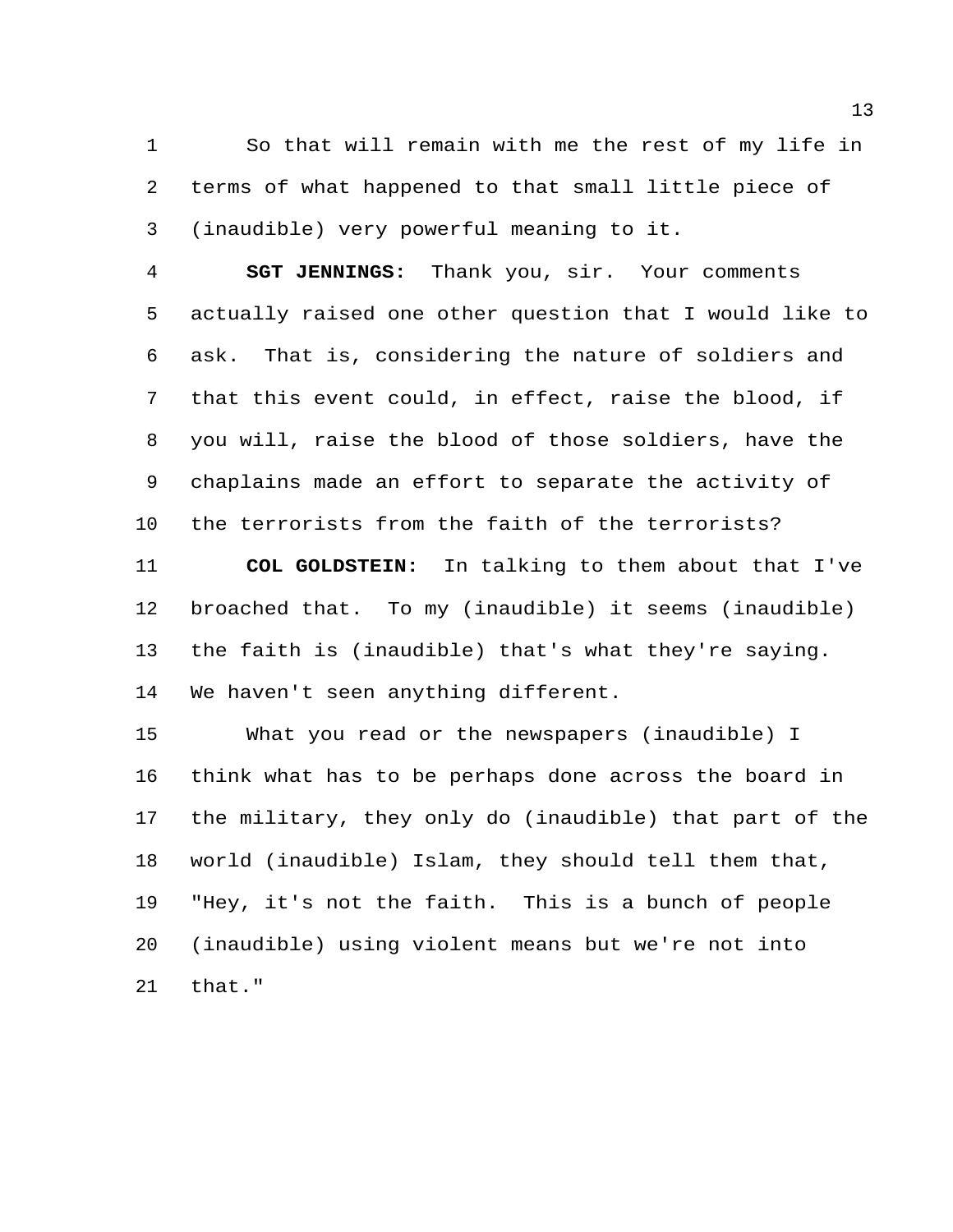I've talked to them about it. You know, the (inaudible) personnel. They'll say, "Oh, yes, thank you, sir." But I'm not sure that changed their mind, you know, especially after reading the newspapers, you know, and they did some religious rite before they crashed the planes. So it's kind of hard to dispel. I mean, the (inaudible). **SGT JENNINGS:** Thank you, sir. **COL GOLDSTEIN:** It's hard for any faith (inaudible) I've said no faith in the world does that, at least (inaudible). But that's what we see. **SGT JENNINGS:** All right. Thank you very much, sir, for your time. **COL GOLDSTEIN:** If you need any phone numbers or you want to talk to me, you know I can give you my home number. **SGT JENNINGS:** All right, sir, if you could do that I would appreciate it. **COL GOLDSTEIN:** (718) 774-6398. **SGT JENNINGS:** Thank you, sir. **COL GOLDSTEIN:** You're welcome.